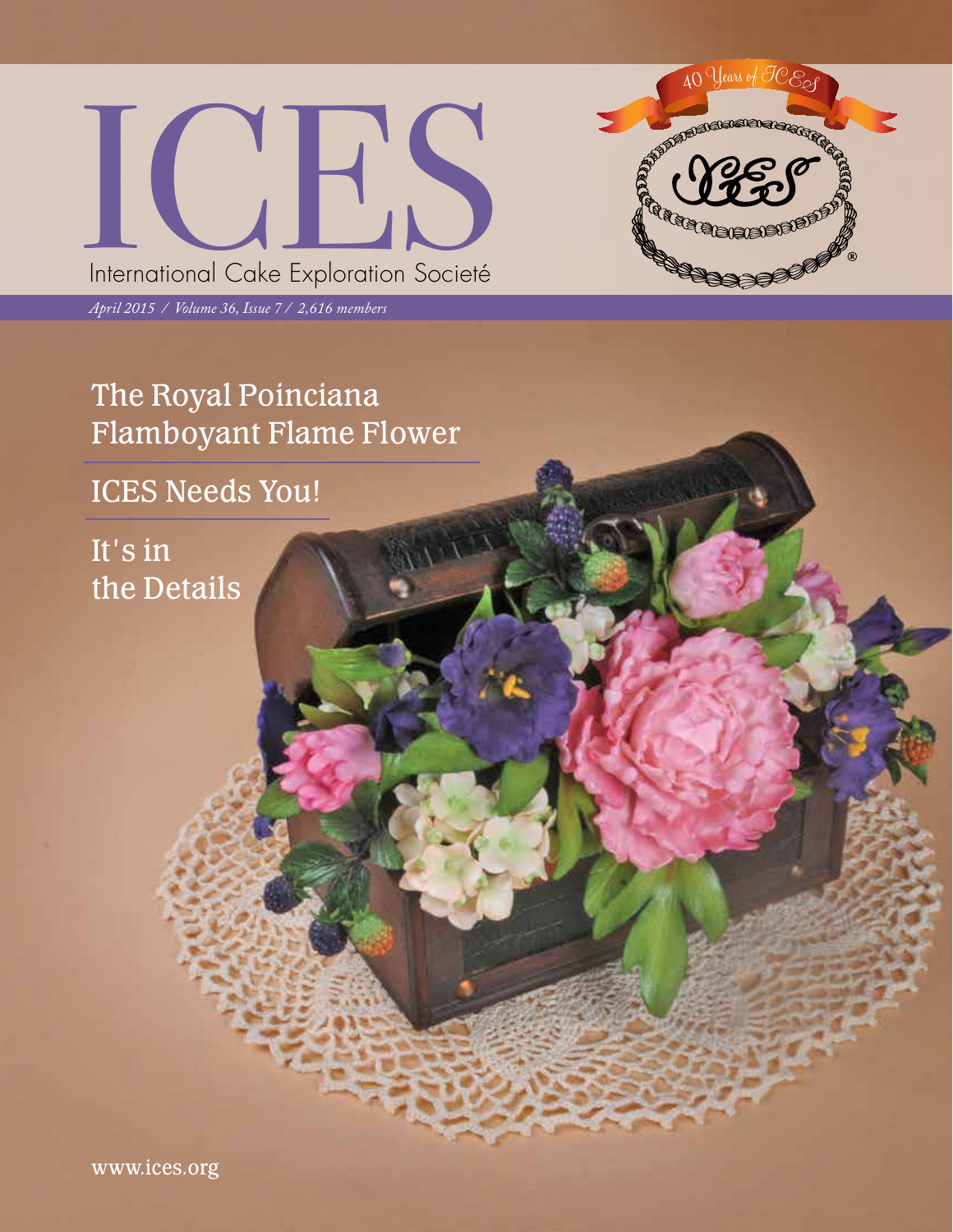





Jeanne Thompson-McKenzie, Brooklyn, NY

Award winning Sugar Artist Jeanne McKenzie's passion for sugar flowers led her to create this stunning sugar Flamboyant Flame flower. These flowers are large with four spreading scarlet or orange-red petals up to 8 cm long and a fifth upright petal called the standard which is slightly larger and spotted with yellow and white. This cake claimed a gold medal (First place) at the 146th Societe Culinaire Philanthropique Show in New York.

#### **Materials**

- The Flamboyant Cutter (Sunflower Sugar Art)
- Fern Leaf Cutter
- Small rolling pin
- Ball tool
- Flower wire
	- 26 gauge (green)
	- 30 gauge (green, white)
- Green floral tape
- Gumpaste in the following colors:
	- Red
	- Green
	- White
	- Pastel green



- 1 tablespoon of yellow super-fine sugar crystals
- Foam pad
- Red edible fine tip marker
- Dusting colors (Crystal Colors LLC):
	- Gingko
	- Crystalized candy lime
	- Kiwi
	- Sour apple
	- Honeysuckle
	- Poinsettia
	- Forsythia yellow #5
- Edible glue
- Lemon Extract

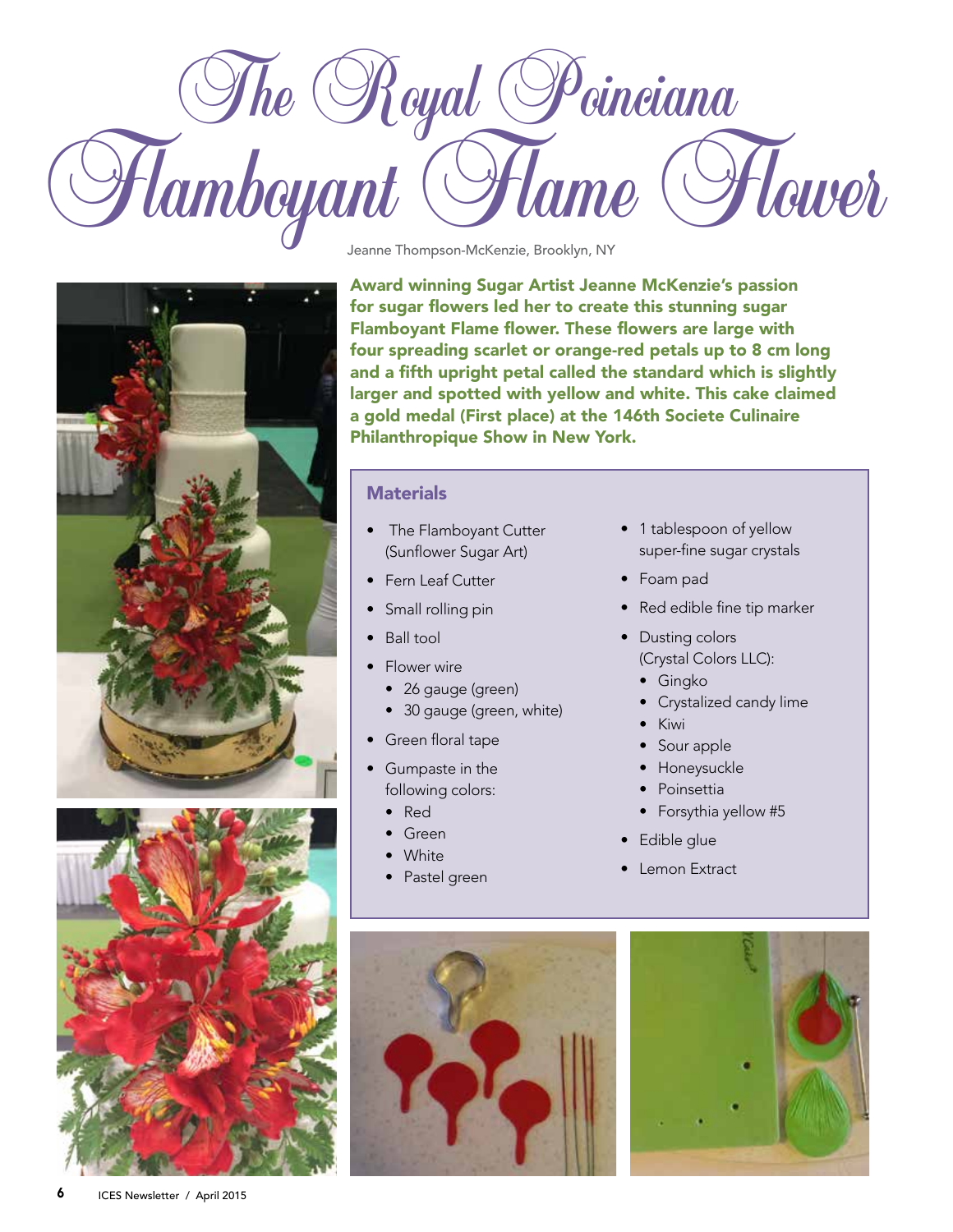#### Instructions:

First, using the smooth petal cutter, cut and vein four flower petals from the red gumpaste, then wire using the 28 gauge green wire. Next, using the ball tool, place each petal on the foam board and lightly frill the edges while creating a slight cup in the middle of the petal. Set the petals aside to dry on a bumpy foam board to create shape.

To create the fifth flower petal, first color a small piece of white gumpaste with a touch of the Honeysuckle color to create a pale yellow. Roll out the gumpaste and cut the petal using the variegated petal cutter. Vein and wire this petal with the 28 gauge green wire as previously done and using the ball tool again thin out and frill the edges. Brush the tip of this petal red using the Poinsettia color, with the deepest coloring at the very edge of the petal and fading inwards. Taking the red edible marker, create several short lines on the uncolored part of the petal to create a speckled affect. Set this petal aside along with the others on the textured foam pad.

To create the smaller petals on the underside of the arrangement, take two equal parts of red and pastel green gumpaste, evenly place one on top of the other, and roll out the two colors together. Cut using the five-pointed petal cutter, and separate the petals using a stucco knife. Separation of the petals at this stage makes wiring easier, which should be done with the 30 gauge green wire with the red side of the petal facing upwards.

To create the flower stamens, first color the white 30 gauge wire red, which is done using the Poinsettia color previously used for the petals and lemon extract. Mix the two together and brush color onto the 30 gauge white wire. Cut the wire into 4½ inch pieces, eight wires will be needed for each flower. At one end of each of the eight wire pieces, attach a small rice grain size of gumpaste. Allow to dry, then brush the gumpaste with edible gum glue and roll the stamen into the yellow sugar crystals to give a pollen affect. After all the stamens are dried, wire the eight together.

For the flower center, take a pea-sized amount of the pastel green gumpaste, and using a small baller tool, create a hole in the middle. With a small stucco knife, make five light lines around the exterior of the center. Now slide the flower center up to the base of the stamen arrangement.

To create the leaves of the arrangement use the fern leaf cutter and green gumpaste. Cut, vein and wire several leaves with the 30 gauge green wire. Brush these leaves with a mixture of the Gingko and Sour Apple colors. Create small branches of leaves, each with 5-7 leaves taped together. Tape these smaller branches together to create a larger fern branch.

The buds for the flower are a combination of red and pastel green buds. For the red buds, make various sizes of small, rounded balls, no bigger than the size of a pea. These balls are then to be placed on the end of 30 gauge green wires,